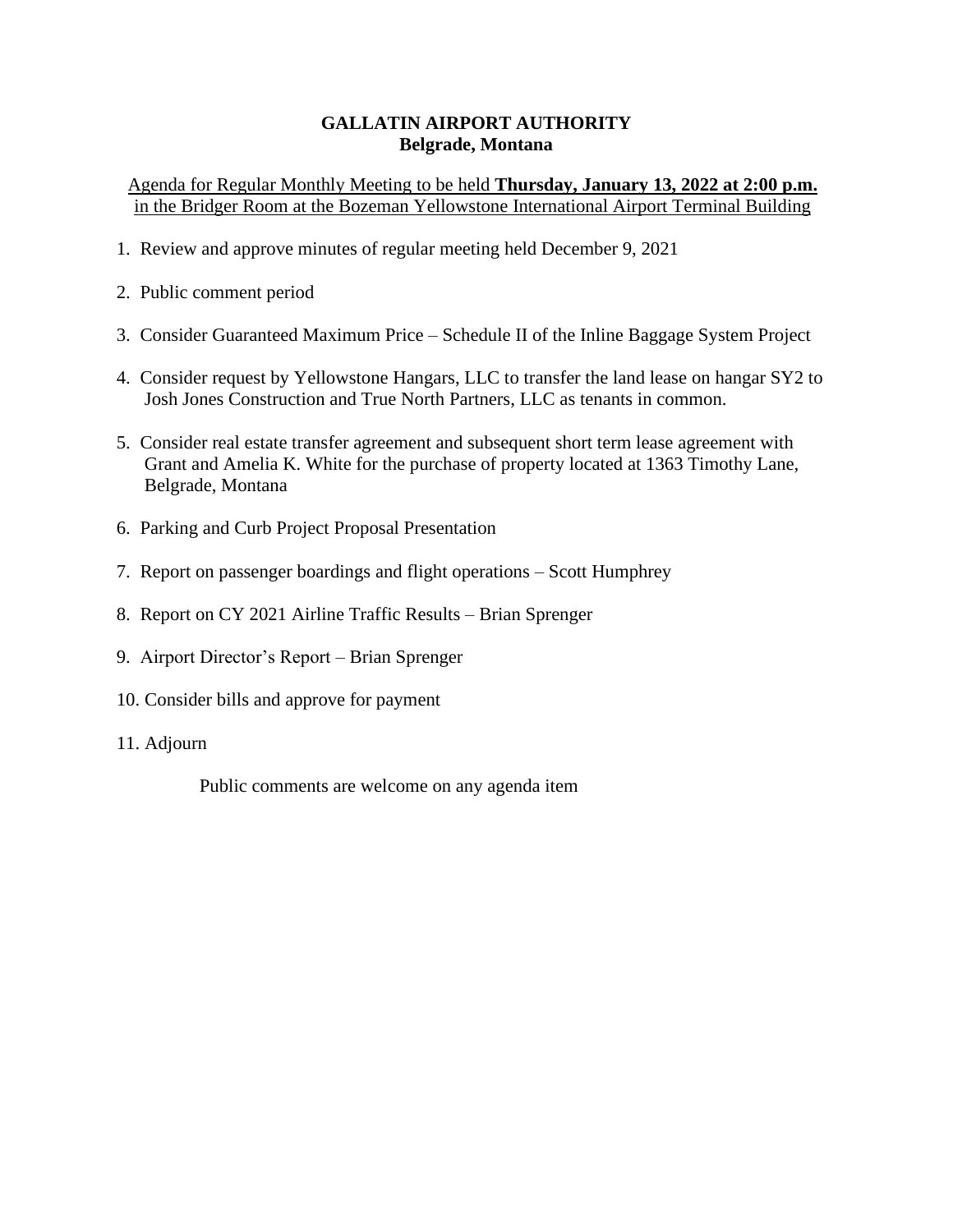#### **\*Please note date change\***

Agenda for Regular Monthly Meeting to be held **Tuesday, February 15, 2022 at 2:00 p.m.** in the Bridger Room at the Bozeman Yellowstone International Airport Terminal Building

- 1. FAA presentation of Wright Brothers Master Pilot Award to Greg Mecklenburg
- 2. Review and approve minutes of regular meeting January 13, 2022
- 3. Public comment period
- 4. Consider request by Big Sky Air Center to enter into an operating agreement to provide Aircraft Fuels and Oils Dispensing Service at BZN
- 5. Consider request by Skysigns to enter into a Specialized Commercial Flying Service, part (b) banner towing and aerial advertising
- 6. Consider real estate transfer agreement and subsequent short term lease agreement with Charles John Stump and Rae Lynn Stump for the purchase of property located at 1301 Timothy Lane, Belgrade, Montana
- 7. Consider request by Sharbert Enterprises for the Airport Authority to begin design of a new market concept in the B Concourse
- 8. Report on passenger boardings and flight operations Scott Humphrey
- 9. Airport Director's Report Brian Sprenger
- 10. Consider bills and approve for payment
- 11. Adjourn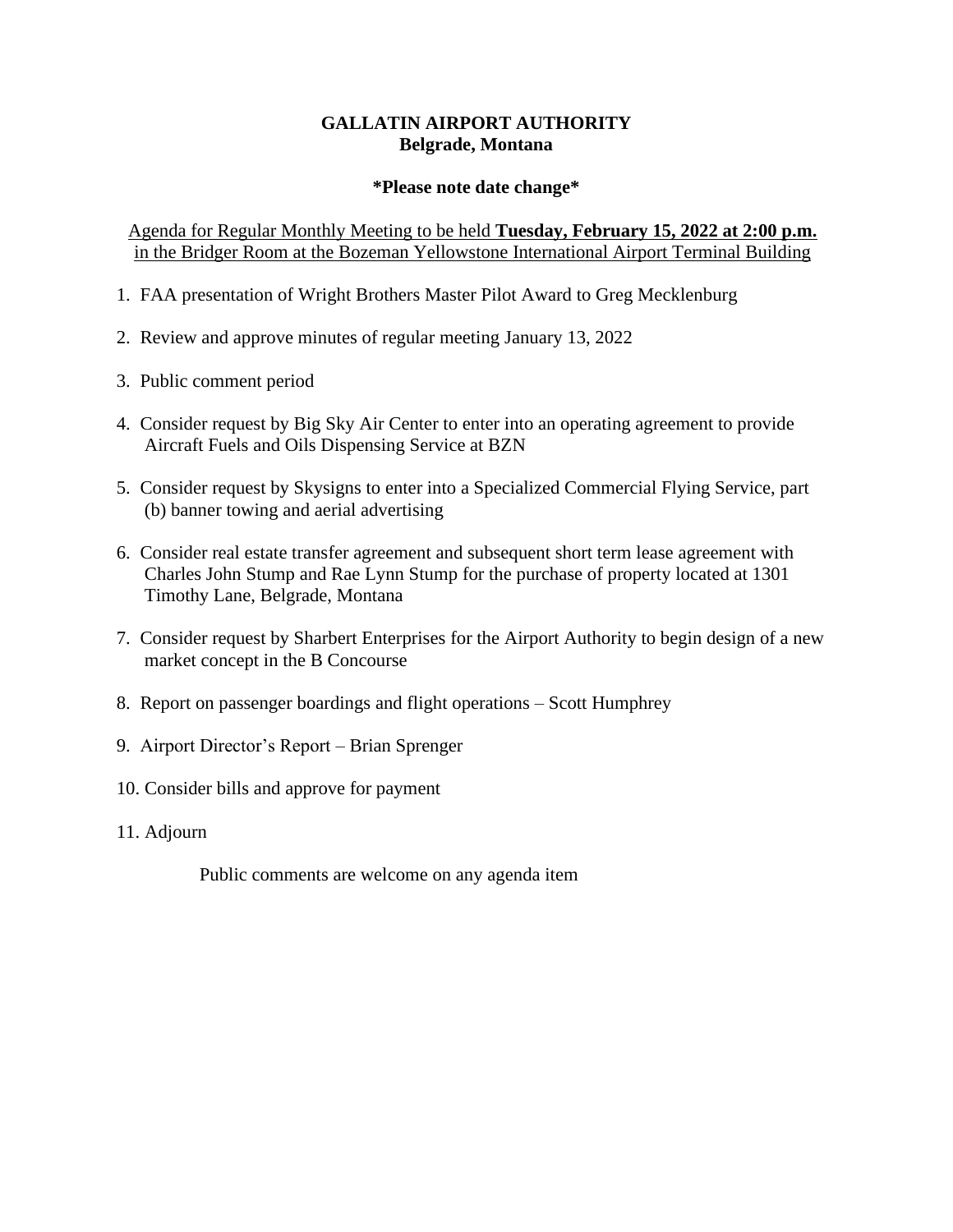Agenda for Regular Monthly Meeting to be held **Thursday, March 10, 2022 at 2:00 p.m.** in the Bridger Room at the Bozeman Yellowstone International Airport Terminal Building

- 1. Open bids on North Apron Water and Sewer Improvements
- 2. Open bids on Commercial Apron Expansion and Overlay project
- 3. Review and approve minutes of regular meeting held February 15, 2022
- 4. Public comment period
- 5. Consider approval of Schedule II of the inline baggage system
- 6. Consider land acquisition priorities
- 7. Consider request by Doug S. Chapman to enter into a new commercial ground lease on hangar 91/113 and add Pamela C. Chapman to the new lease
- 8. Presentation of CY 2022 Airport Traffic Forecast
- 9. Proposed staffing plan for FY 2023 and FY 2024
- 10. Report on passenger boardings and flight operations Scott Humphrey
- 11. Airport Director's Report Brian Sprenger
- 12. Consider bills and approve for payment
- 13. Adjourn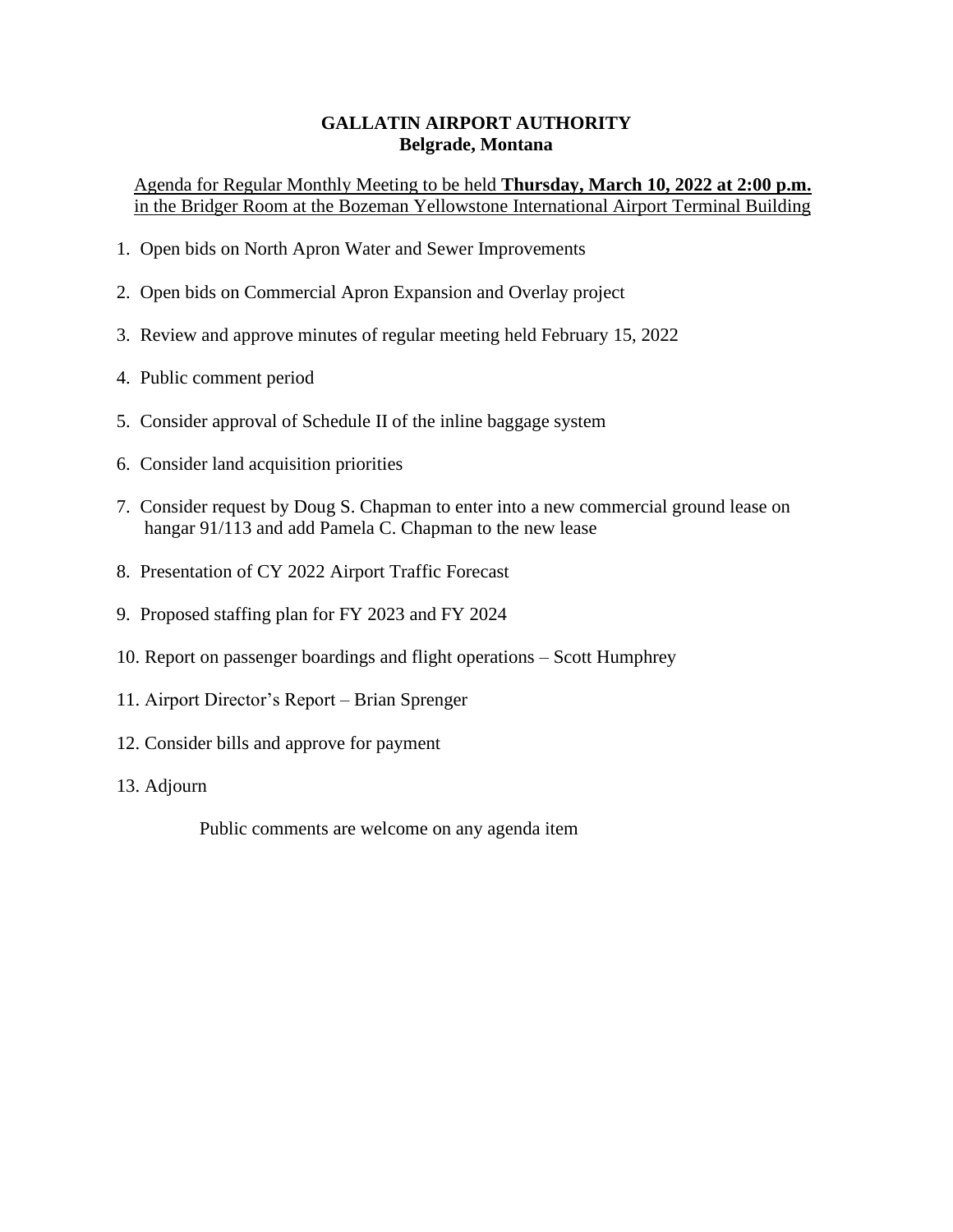Agenda for Regular Monthly Meeting to be held **Thursday, April 14, 2022 at 2:00 p.m.** in the Bridger Room at the Bozeman Yellowstone International Airport Terminal Building

- 1. Review and approve minutes of regular meeting held March 10, 2022
- 2. Public comment period
- 3. Consider request by Signature Aviation to expand and extend their master lease 30-years based on \$36.3 million in investment at BZN including 39,000 s.f. hangar, additional parking, contribution to expansion of the east ramp, fuel farm relocation and new Ground Support Equipment facility
- 4. Consider request by Reef Parking to increase their parking management fee by \$8,289.30 per month to provide increase staff and pay for employees
- 5. Consider request by Mr. Iven Rosheim to transfer the non-commercial land lease on hangar 61 to Mr. Terry Giovanini
- 6. Consider rate adjustment on various airport fees effective July 1, 2022
- 7. Air Traffic Control Update
- 8. Report on passenger boardings and flight operations Scott Humphrey
- 9. Airport Director's Report Brian Sprenger
- 10. Consider bills and approve for payment
- 11. Adjourn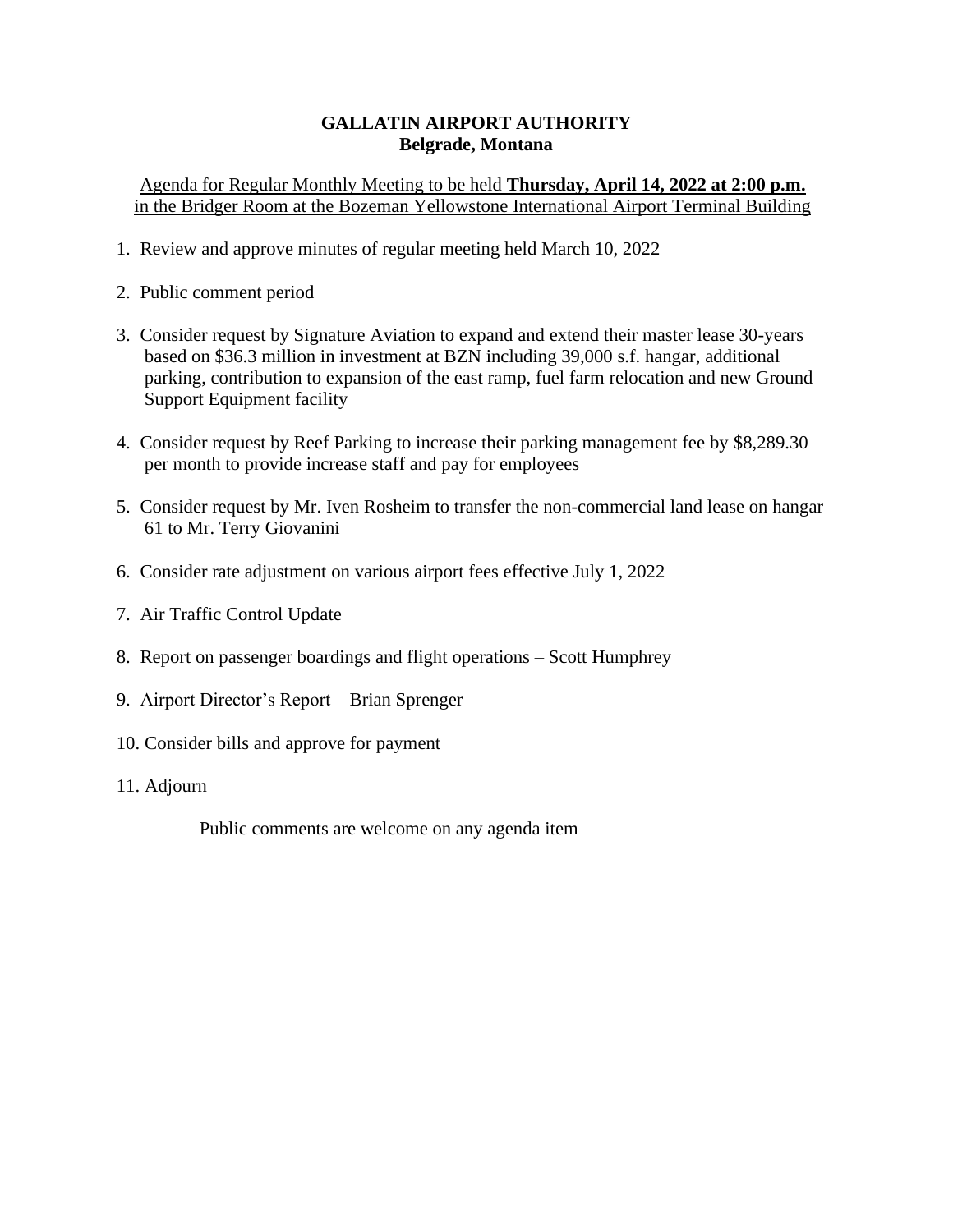# Agenda for Regular Monthly Meeting to be held **Thursday, May 12, 2022 at 2:00 p.m.** in the Bridger Room at the Bozeman Yellowstone International Airport Terminal Building

- 1. Review and approve minutes of regular meeting held April 14, 2022
- 2. Public comment period
- 3. Consider request by Mr. Terry Giovanini to construct a 12' x 42' addition to hangar 61
- 4. Report on East Terminal Expansion Project
- 5. Consider preliminary budget for fiscal year 2023
- 6. ATC Update
- 7. Report on passenger boardings and flight operations Scott Humphrey
- 8. Airport Director's Report Brian Sprenger
- 9. Consider bills and approve for payment
- 10. Adjourn

Public comments are welcome on any agenda item

Following the regular meeting, a closed meeting will be held for the purpose of conducting the annual Airport Director performance review. Public comments on this topic, either verbal or written, in advance of the review are welcome.